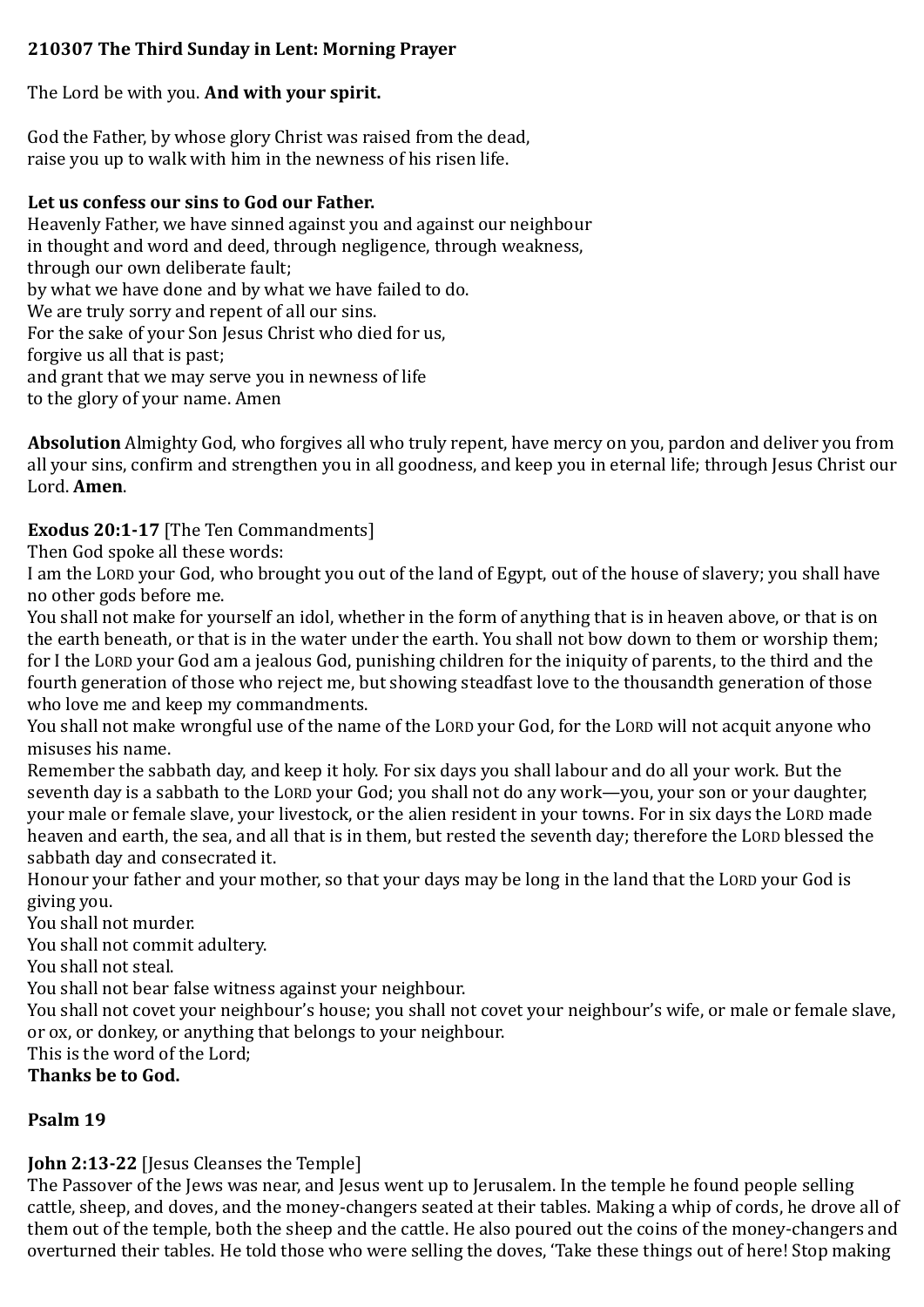my Father's house a market-place!' His disciples remembered that it was written, 'Zeal for your house will consume me.' The Jews then said to him, 'What sign can you show us for doing this?' Jesus answered them, 'Destroy this temple, and in three days I will raise it up.' The Jews then said, 'This temple has been under construction for forty-six years, and will you raise it up in three days?' But he was speaking of the temple of his body. After he was raised from the dead, his disciples remembered that he had said this; and they believed the scripture and the word that Jesus had spoken.

This is the Gospel of the Lord

# **Praise to you, Lord Jesus Christ**

**Hymn:** John Shera

## **Sermon**

Let the words of my mouth and the meditation of my heart be acceptable in your sight, O Lord my strength and my redeemer.

That very familiar dedication is taken from the psalm appointed for today – psalm 19. Read the whole psalm again: it gives us pointers to faith – to belief in God.

The gospel recounts Jesus' so-called cleansing of the Temple. Many people must have been puzzled by his radical action, even seeing it as a form of hooliganism! I prefer to see it as Jesus questioning the Temple as the unique point of access to God. I hear his message as saying that the kingdom of God is *among you;* not in a building, however fine. Not in rules and hierarchies. Even at this early stage in his ministry, Jesus is pointing us to our baptism – to the Holy Spirit dwelling in us.

But all today's readings shine some light on the difficulty that we wrestle with – the difficulty of belief in the unseen God. Why should we rational, educated, modern Western Europeans have any need of God; of what theologians call "the Other" when they don't want to use the word "God"? I think it is precisely because we are rational beings that we believe in God. And it is because we are social beings that we are drawn back to our ethical and moral precepts. And where do we find those? In the Bible. Ethics. How to live honourably. Here's an old tale of ethical wisdom which illuminates that: A boy asked his grandfather: "Why do men fight?" He replied: "Every man, sooner or later, is called to do so. For every man there is always a battle waiting to be fought, to win or lose. Because the fiercest clash is the one between the two wolves." "What wolves, grandfather?"

"The wolves every man carries inside himself."

The boy didn't understand. Finally the old man, who had the wisdom of time inside him, resumed: "There are two wolves in each of us. One is bad and lives a life of hate, jealousy, envy, rancour, false pride, lies and selfishness.

The old man paused again, this time to allow him to absorb what he had just said.

"And the other?" "The other is the good wolf. He lives a life of peace, love, hope, generosity, compassion, humility and faith." The child thought for a moment about what his grandfather had just told him. Then he expressed what was especially on his mind. "And which wolf wins?" The old Cherokee turned to look at him and replied, "The one we feed more".

This little tale shows us our primeval need for some kind of personal morality; for an ethical basis for our social behaviour. And today we are given a smorgasbord of ethical teaching from our Christian source, the Bible.

Our readings were originally selected for the schooling of catechumens – of people preparing for baptism. They give us the Ten Commandments (the Decalogue) from the Book of Exodus. They give us the "preaching of Christ crucified" in Paul's first Letter to the people of Corinth.

And from John's Gospel we are given a glimpse of Jesus, not just as an ordinary man in the Jerusalem Temple, but as the Son of God in his Father's Temple – this God/Man who gives us the promise, the hope, of Resurrection.

There, in a nutshell of two readings and a psalm, we have the bedrock of our ethics and our moral foundation; of our belief in God. Of our hope and trust - in the Scriptures. But – to be rationalistic about it – where did all this ethical and moral teaching come from? I'm not going to try here to prove the historicity of the New Testament writings – I have no problem believing that they have come down to us with great accuracy. But how about the Ten Commandments? We were all brought up with the certainty that God delivered them to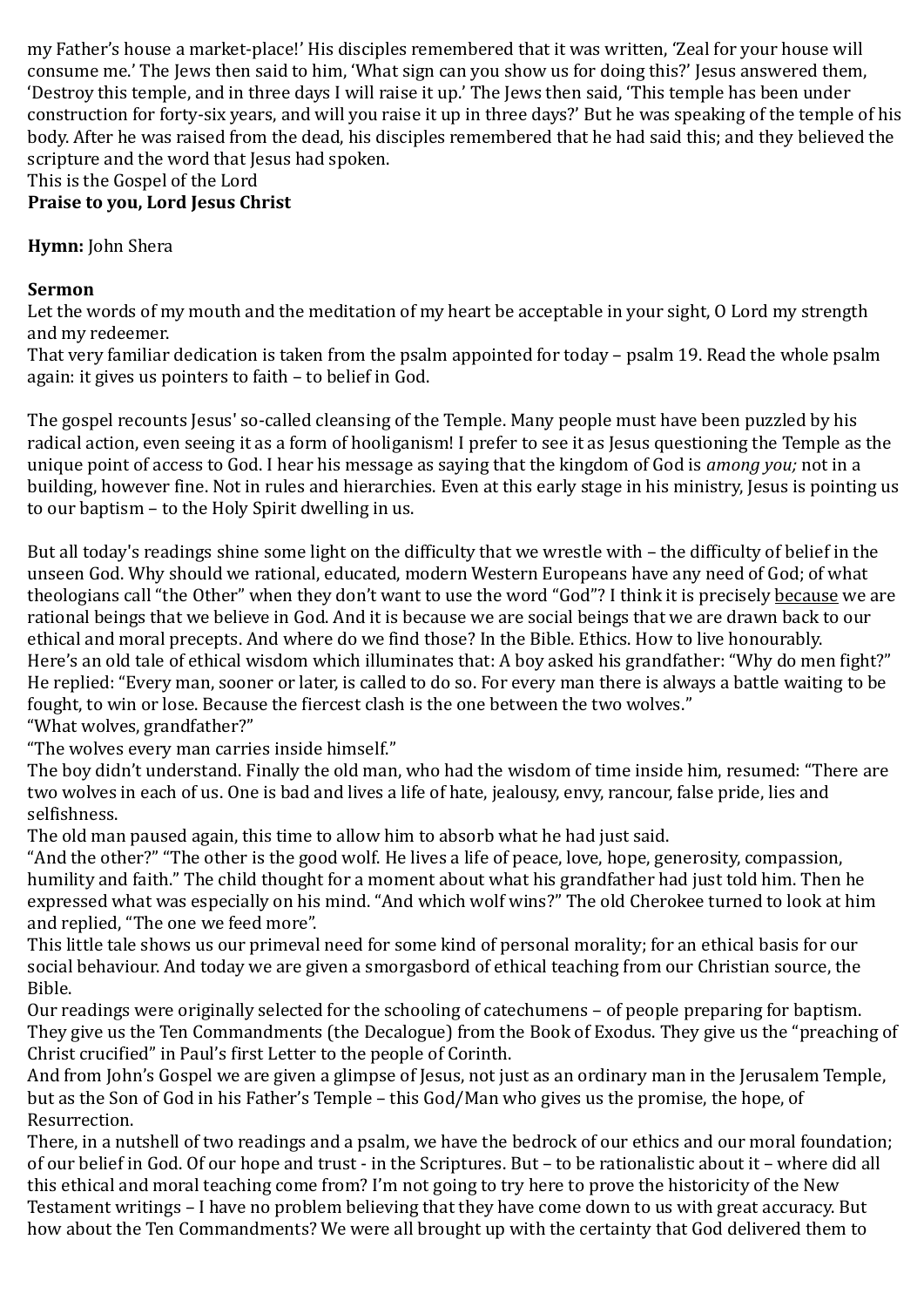Moses on tablets of stone on the slopes of Mount Sinai. They are certainly a component of the Covenant between God and the Israelite nation.

But they aren't unique. There is a long-standing legal tradition in the ancient Near East, reaching right back to the end of the third millennium BCE, where famous law codes were associated with the names of the Mesopotamian kings. They gave guidance and arguments for questions of conscience, and are more like the actual practice of law. They speak of promoting the welfare of the people; to cause justice to prevail in the land; that the strong might not oppress the weak, etc.

The Israelite Commandments were different, though – they gave incontrovertible direction on matters of ethical law. They are essentially negative – "thou shalt not" – and are well suited to proclamation to a tight grouping, to a nation of shared ethnicity and beliefs. I see them as inspired by God.

Whether we believe every detail of the mythic origins of the Moses sagas or not, these Commandments were seen to be fundamental to the origins of distinctively Israelite theology and practice. They are repeated almost word for word in Deuteronomy, and referred to all over the Old and New Testaments.

The Commandments begin with a reminder that it is God who leads us from that which enslaves us. They can free us from the confinement of excessive busy-ness; from wanting more and more; from obsessions with our desires and cravings.

They lay out boundaries and help us set priorities by God's standards. They are the origin of our Western ethics.

We all know that the first four Commandments are about our duty to believe and trust in God. We are to put God first, and to put nothing in God's place. That's very Islamic, by the way! They help us to understand deeper meanings – about not making idols, whether graven images or other things that we might worship, like fame, or money, or property, or .. whatever you wrestle with.

We are told to set aside time to step back from the world and reflect on God's ways; through worshipping him with our fellow believers, through prayer and studying about the things of God. Somebody said wisely, "If the church does nothing other than to keep open a house … symbolic of the homeland of the soul, it will have rendered society and each of us a service of un-measurable value."

The last six Commandments are about our duty to care for and respect our neighbours – to put them first. We honour human life; we deplore war, we work for peace. We rid our hearts of malice and hatred, and we seek to become one with what God has created. We use all bodily desires as God intended; we remain faithful in human relationships; we deal with others honestly and fairly; we work for freedom and justice. We do not simply refrain from lying, but we have the courage to tell the truth. We resist the all-too-human temptation to have what is not ours.

Orthodox Jews remind themselves continually of these Commandments by reciting the summaries in Deuteronomy ch. 6: "You shall love the Lord your God with all your heart, and with all your soul, and with all your might" and, from Leviticus ch. 18 "You shall love your neighbour as yourself".

Every Christian, every Jew also repeats those two summaries of the Law. They summarise our belief in God, and they summarise the ethics of our behaviour to our fellow human beings. There is no better way. It is literally "The Way".

Follow that Way. Amen.

## **The Apostles' Creed**

I believe in God, the Father almighty, creator of heaven and earth. I believe in Jesus Christ, God's only Son, our Lord. who was conceived by the Holy Spirit, born of the Virgin Mary, suffered under Pontius Pilate, was crucified, died and was buried; he descended to the dead. On the third day he rose again; he ascended into heaven, he is seated at the right hand of the Father, and he will come again to judge the living and the dead. I believe in the Holy Spirit,